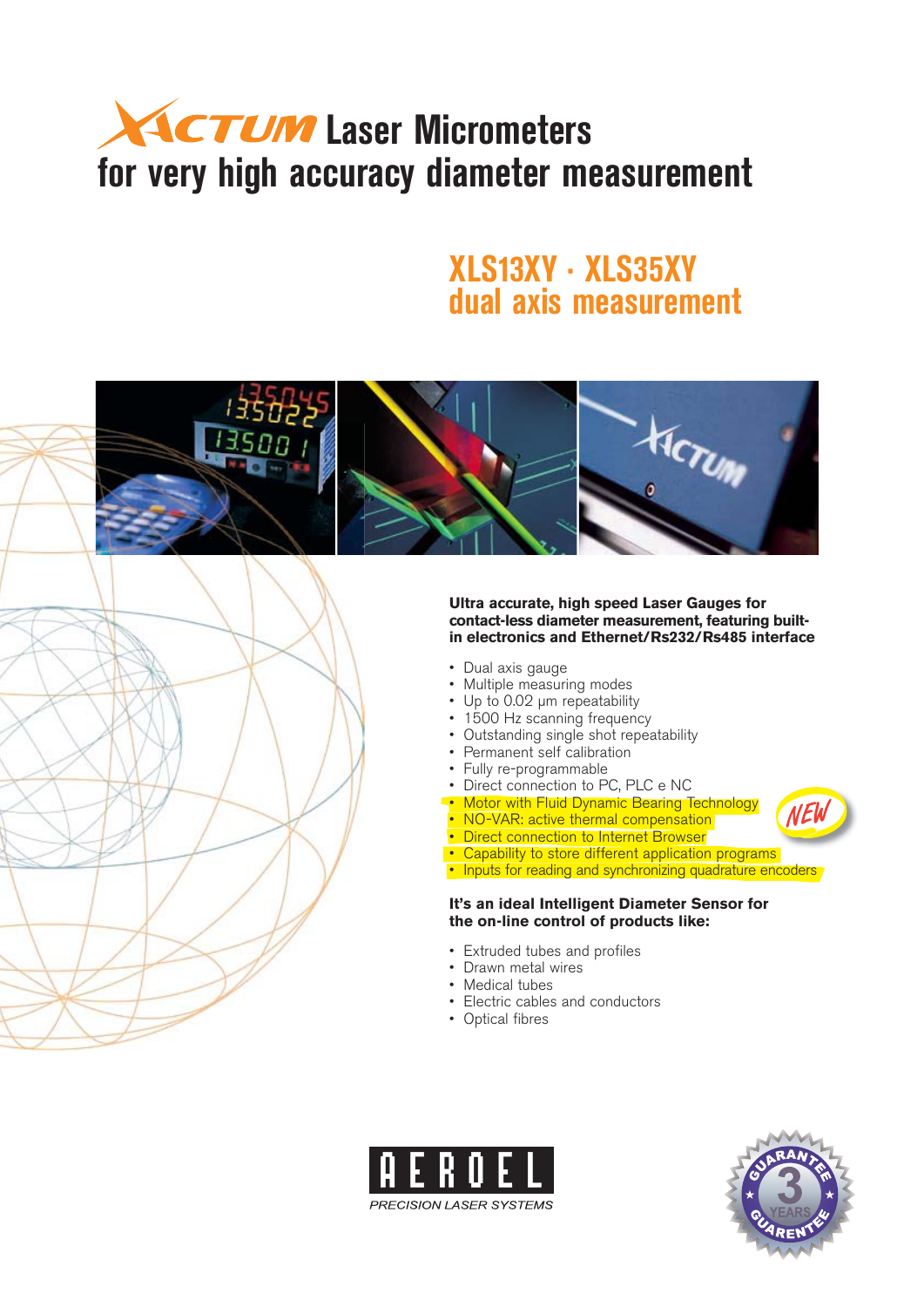## **The XY Sensor Software**

The XLS sensors are equipped with a pre-loaded software to perform different types of measurements and in several modes, to meet a number of applications. In general the instrument performs just as an Intelligent Sensor, transmitting the measured data to an external device, through its serial ports. The tolerance checking or other more sophisticated features are not not included, these are performed by the user' s device or by the available Aeroel Dedicated Systems.

#### **Types of measures**

**Only 1 part in the measuring field**, opaque or transparent.

**Measured dimensions**: X and Y diameters and X-Y centre position

Note: other types of measures are possible by loading dedicated software



#### **Measuring transparent objects**

Enabling the Glass-Logic, it is possible to check also transparent parts, like glass tube or medical tube.

#### **Single face scanning**

It is possible to use 1 mirror face only, to cancel the side dither of the scanning plane: when this option is selected, the scanning rate is reduced to 120 Hz or 125 Hz

#### **Measurement processing**

**Instant values**: simple average over n scans, being  $n \geq 1$  programmable

**Extreme values**: Average, Max, Min over k Instant Values, being  $k \ge 1$  programmable

#### **Measurement mode**

**Free-Running**: it processes continuously groups of k instant values to compute the related Extreme Values.

**On-Command, Single-Shot**: after an external command, it processes only 1 group of k instant values to compute the related Extreme Values. The external command is a rising edge on a digital input or a command message via Ethernet/RS232.

**On-Command, Continuous**: during a time interval set by an external command, it processes all the measured Instant Values, to compute their Extreme values. The measuring time is set by a logic high level on a digital input and/or by Start/Stop messages via Ethernet/RS232.

**Auto-Sync**: like On-Command, Single-Shot, but the measurement is automatically triggered by a valid measurement condition (1 part in the measuring field).



#### **The Blistbuster software to detect recurrent surface flaws**



The XY sensor software includes the **Blistbuster** feature that can be very useful to check the **diameter smoothness** of a continuous product (for instance magnet wire) and to detect a very special type of **recurrent flaws**, commonly called "**Blisters**".

Processing a rather high number of single-scan measurements along the product, it is possible to determine that some of these have been taken just over a local flaw, as the result of such a scan is very different form the average wire diameter and much higher than the single scan repeatability of the gauge itself. An exclusive processing algorithm computes some parameters which are very useful to depict the nonuniformity of the product surface.

As the processing algorithm is based on statistical assumptions, a quite long section of wire must be checked, including a rather high number of flaws. **It is impossible to detect any single flaw or to measure its real dimensions, unless the flaw length be longer than the scanning pitch**. (\*)

(\*) The scanning pitch is computed dividing the product speed by the gauge scanning frequency

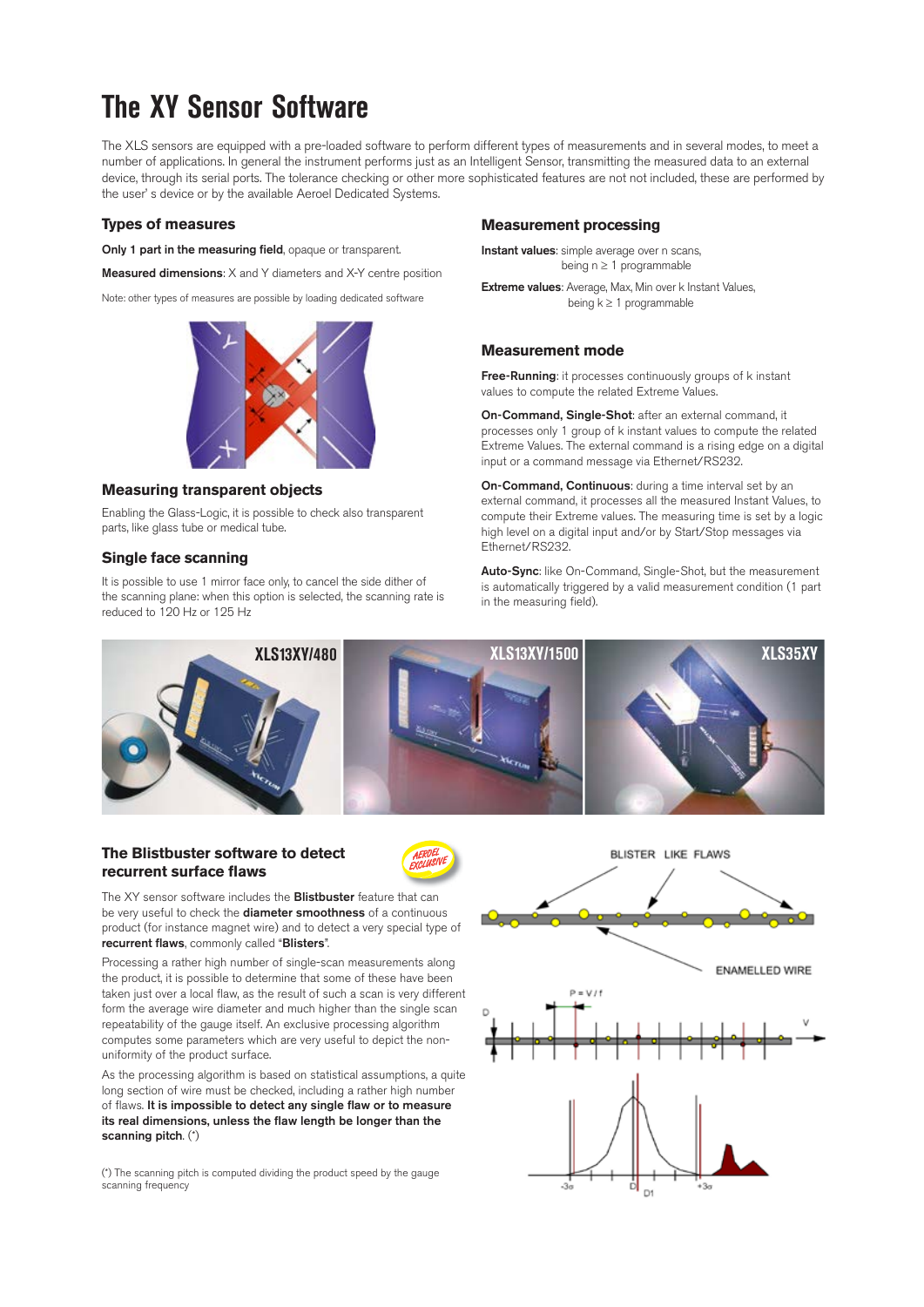#### **Exclusive Aeroel features**



- The scanning motor **without ball bearing** works perfectly, with no wear.
- **The NO-VAR option** allows you to automatically compensate for the expansion of the part when room temperature changes. The user only needs to program the proper coefficient of thermal expansion of the part.
- **The Web Server** allows you to connect the sensor through the Ethernet line to any Internet browser and "see it" as a website, where you can view the measures, enable an application program may be installed, set-up and program the gauge and even display the video signal (light pulse).
- In the memory of the sensor you can store **up to 3 different application programs**. The program change is possible only by connecting a PC to the Ethernet port and using a special Aeroel software utility or the Web Server function.
- The two sensor inputs **can be programmed** to read the signals of a quadrature encoder and i.e. synchronizing the gauge measurements with the position measured along the axis of the piece.

#### **Programming and set-up**

The sensor Set-up and programming are possible through the **RS232**, **RS485** or **Ethernet** ports, using the Aeroel protocol and dedicated commands. In addition, there are several possibilities for using the sensor without writing any specific communication software:

- The **Web Server** allows you to connect the sensor through the Ethernet line to any Internet browser and "see it" as a website
- The **VT100 terminal mode** (through the RS232 port) makes it possible the connection of the sensor to a PC using the Windows (\*) Hyperterminal program

|                        | <b>.XLS WEB INTERFACE</b>  |                 |  |        |  |  |  |
|------------------------|----------------------------|-----------------|--|--------|--|--|--|
| <b>HELIO</b>           |                            |                 |  | 1.0001 |  |  |  |
| <b>STATISTICS</b><br>÷ | <b><i><u>Video</u></i></b> |                 |  |        |  |  |  |
|                        |                            | to its men      |  |        |  |  |  |
|                        |                            |                 |  |        |  |  |  |
|                        |                            |                 |  |        |  |  |  |
|                        |                            | $-100$          |  |        |  |  |  |
| <b>START STORES</b>    |                            | <b>IN STATE</b> |  |        |  |  |  |
| ---                    |                            |                 |  |        |  |  |  |
| all of the management  |                            |                 |  |        |  |  |  |
| A DI MARCHANE          |                            |                 |  |        |  |  |  |
| <b>All Angeles</b>     |                            |                 |  |        |  |  |  |
| -                      |                            |                 |  |        |  |  |  |
|                        |                            |                 |  |        |  |  |  |
|                        |                            |                 |  | ٠      |  |  |  |

- You can use an optional handheld VT-100 terminal.
- Using an optional **DM-100**  J. **display** module with IR Remote Control, you can display the measurement data and program the sensor
- **GageXcom** software running on PC, to program the sensor and to get the measured data through Excel (\*) spreadsheets.

### **Accessories**



DM-100, 6 digit Multicolor LED display module to display the measured data and to program the sensor through its IR



Remote Control.



GageXcom software running on PC, to program the sensor and to get the measured data through Excel (\*) spreadsheets.



Dust protective brackets with compressed air, to use the sensors in heavy-duty environment.



#### **Input/Output and Interfacing**

- 2 optocoupled digital inputs, 10 30 Vdc, (5 15 mA). The two inputs can be programmed for different functions:
	- Start/Stop measurement and Send Data via RS232 • Pulse counter and Reset command for meter counting
	- function • To read the signals from a quadrature encoder, to
	- synchronize the measures with the part position
	- Pulse counter and Reset command for the synchronization of several sensors
- Rs232, max 115.2 Kbaud, Master or Slave, for sensor programming, data transmission and commands (Aeroel protocol)
- Rs485, max115.2 Kbaud, used in Master mode to drive Aeroel Units (i.e. Display Module) or in Slave mode to network the sensor (Aeroel protocol)
- Ethernet 10 Base-T, TCP/IP protocol for for sensor programming, data transmission, commands and networking

- IR Remote Control to program the sensor and to drive the display module.
- Devices and fixture to hold and guide the product being measured.
- Devices to clean the product being measured.
- XLS-NCB, connecting box with universal power supply and sockets for network connection through Ethernet or RS485 ports and RS232 connection.
- Connecting cables and extensions.
- Hand-held programming terminal.
- PC software for driving an Ethernet network of sensors.
- Calibration report.

(\*) Windows and Excel are registered trademarks of Microsoft Corporation